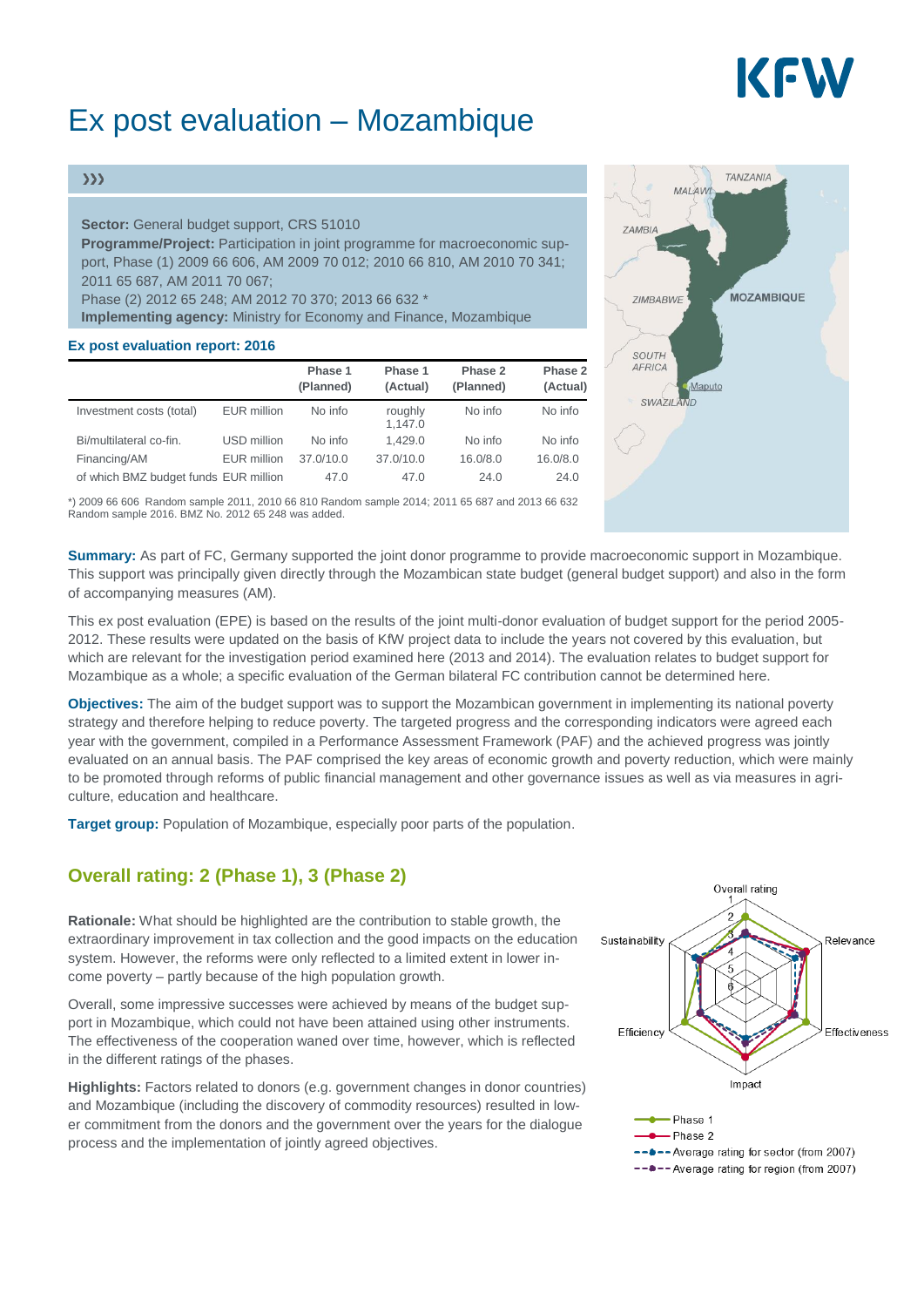# KFW

## Rating according to DAC criteria

### **Overall rating: 2 (Phase 1) and 3 (Phase 2)**

#### **Overall context**

In the mid-1990s, after 30 years of civil war, Mozambique was a devastated and extremely poor country; the majority of the population survived on subsistence agriculture and there was only a rudimentary supply of public services. In the following 20 years the country made notable progress, building up a state system including education and health care with significant support from international donors. Per capita income rose from less than USD 400 in the first half of the 1990s to more than USD 1,000 in 2013 (figures in USD purchasing power parity).<sup>1</sup> Nonetheless, the challenges remain great: 52 % of the population live below the national poverty line, the literacy rate is only 47.8 %, with Mozambique ranked 40th out of 52 African countries<sup>2</sup> in this regard and, with a prevalence rate of over 10 %, HIV/AIDS is endemic in the working population  $(15-49 \text{ years})^3$ .

The business climate is considered by many entrepreneurs to inhibit development. Inadequate access to financing, corruption and little or poorly developed infrastructures are considered the most serious obstacles to private sector development.

The objective of the budget support programme was to support the Mozambican government in implementing its national poverty strategy, i.e. to initially support the country's poverty reduction strategies (PARPA) 1 and 2 and from 2011 to support the Poverty Reduction Action Plan (PARP). In terms of the dialogue on attainable and achieved progress, the objectives of the national poverty reduction strategy were set out in the Performance Assessment Framework (PAF) using concrete annual indicators, which were agreed with the government and jointly evaluated on an annual basis.

This evaluation refers to the FC tranches outlined below, which were prepared and implemented over the period 2009-2014. This report is substantially based on the results of the joint donor evaluation for the period 2005-2012. These results were updated on the basis of programme documents to include the years not covered by this evaluation, but which are relevant for the investigation period examined here (2013 and 2014). Updating the results in line with the multi-donor evaluation methodology was not possible for the years 2013 and 2014 within the framework of this EPE, as the results of the joint donor evaluation are based in part on complex model calculations.

The evaluation shown refers to the budget support for Mozambique as a whole. In light of the different time periods for evaluation, the FC tranches were divided into two phases as follows.

|                                                        |                 | <b>FC tranche (Actual)</b> | <b>FC</b> tranche<br>(Planned) |
|--------------------------------------------------------|-----------------|----------------------------|--------------------------------|
| Phase 1                                                |                 | Inv./AM                    | Inv./AM                        |
| 2009 66 606 / 2009 70 012                              | EUR in millions | 15.0/3.0                   | 15.0/3.0                       |
| 2010 66 810 / 2010 70 341                              | EUR in millions | 13.0 / 2.5                 | 13.0/2.5                       |
| 2011 65 687 / 2011 70 067                              | EUR in millions | 9.0/4.5                    | 9.0/4.5                        |
| Phase 2                                                |                 |                            |                                |
| 2012 65 248 / 2012 70 370                              | EUR in millions | 5.0/8.0                    | 5.0/8.0                        |
| 2013 66 632                                            | EUR in millions | 11.0                       | 11.0                           |
| Estimate of total donor contributions: see cover sheet |                 |                            |                                |

#### **Breakdown of total costs**

[http://de.theglobaleconomy.com/Mozambique/GDP\\_per\\_capita\\_PPP/](http://de.theglobaleconomy.com/Mozambique/GDP_per_capita_PPP/)

<sup>2</sup> <http://theafricaneconomist.com/ranking-of-african-countries-by-literacy-rate-zimbabwe-no-1/#.VrxxJHmFOHU> <sup>3</sup> [http://www.afro.who.int/en/mozambique/country-programmes/disease-prevention-and-](http://www.afro.who.int/en/mozambique/country-programmes/disease-prevention-and-control/hivaids.htmlhttp:/www.afro.who.int/en/mozambique/country-programmes/disease-prevention-and-control/hivaids.html)

[control/hivaids.htmlhttp://www.afro.who.int/en/mozambique/country-programmes/disease-prevention-and-control/hivaids.html](http://www.afro.who.int/en/mozambique/country-programmes/disease-prevention-and-control/hivaids.htmlhttp:/www.afro.who.int/en/mozambique/country-programmes/disease-prevention-and-control/hivaids.html)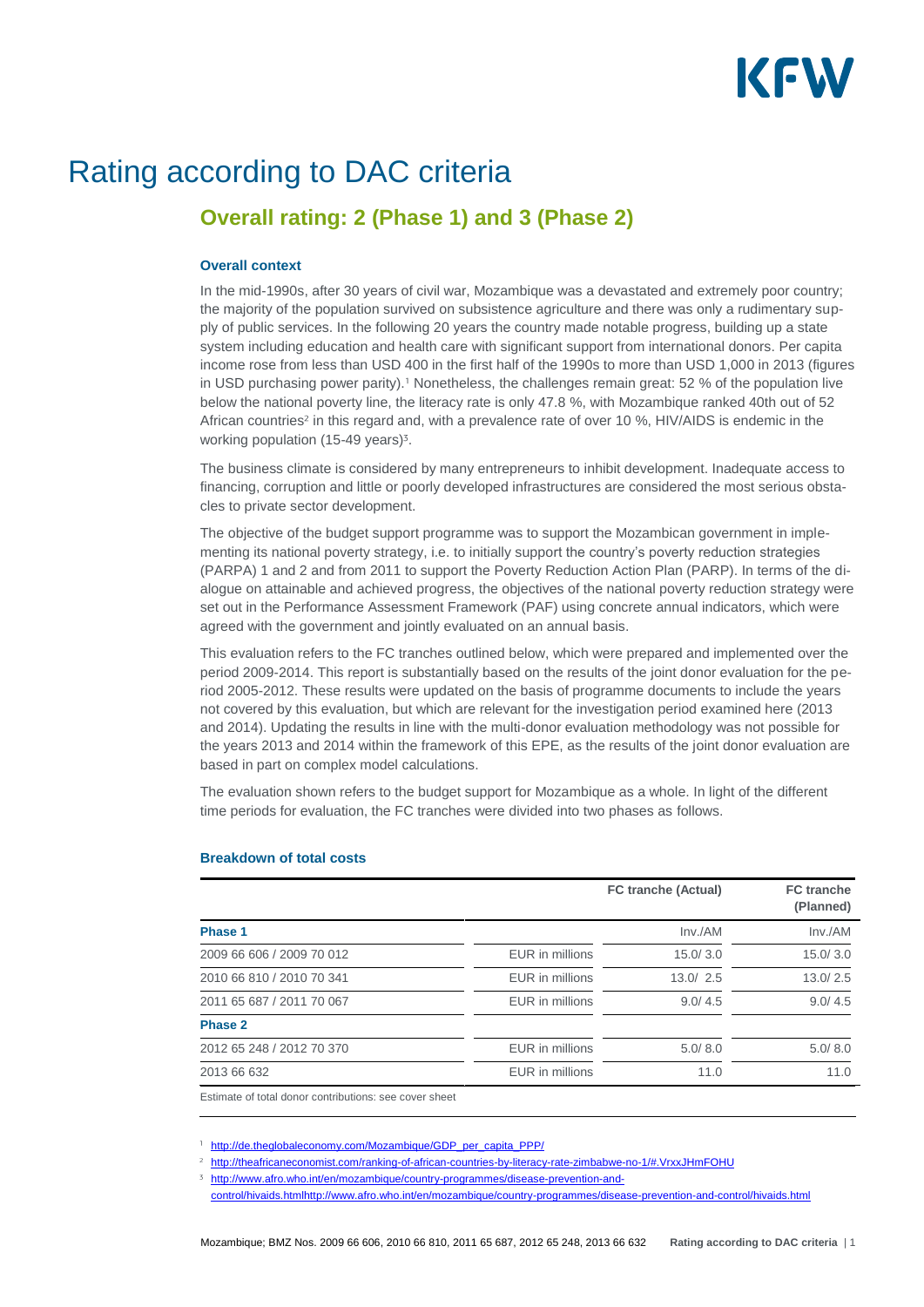

#### **Relevance**

Particularly at the beginning of the 2009/2010 study period, budget support in Mozambique can be assessed as highly relevant, as it (a) was fully in line with the priorities of the government, as expressed in the national budget and in the various poverty reduction strategies, (b) implemented the initially still high priority of budget support in German development cooperation (DC) and (c) corresponded to the prevailing international opinion at the time that budget support best corresponded to many of the criteria set out in the Paris Declaration on Aid Effectiveness.

Furthermore, in view of its volume, budget support can be considered relevant because in Mozambique it provided a significant contribution to the government budget (see Appendix 6), albeit one which decreased over time: Although the contributions increased in US dollars in nominal terms, their share in the revenue side of the budget fell from almost 33 % in 2007 – at its peak – to 13.2 % in 2012; accordingly, on the expenditure side it fell from almost 20 % to below 10 % (2012) with a continuing downward trend in the subsequent years, at least for general budget support (2.5 % of the budget in the form of general budget support in 2014 ). At 3.6 % the average German contribution between 2009 and 2012 was in the upper mid-range of budget support contributions: at the upper end of the donors with the lower contributions, but well behind the major budget support donors, the EU and the UK, who contributed an average of over 20 % of budget support, and Sweden with a contribution of more than 10 % of budget support. The group of donors – 17 with financial contributions and the World Bank and African Development Bank with concessionary loans (G-19) – has remained relatively stable over the years. During the financial crisis, only Belgium (2008) and Portugal (2010) had to cease their payments temporarily; Austria did not start budget support until 2010. Only after 2012 did an increased number of bilateral donors withdraw from this form of resource allocation, including Norway in 2013, and the United Kingdom and German DC in 2014. In 2014 there were finally 13 donors.

The absorption capacity of the relevant national stakeholders was largely estimated correctly ex-ante. However, the programme appraisal (2012 70 370) gave some indication of potential problems with the absorption capacity of the partners for the AM.<sup>6</sup> The volume of the AM increased significantly in Phase 2 in relation to the budget support commitment of German DC.

In parallel with the decreasing importance of budget support in terms of volume, both sides – the donor group as well as the Mozambican government – reduced their commitment to the budget support instrument over the years. While budget support was initially the preferred instrument in the wake of the Paris Declaration on the effectiveness of DC for achieving the objectives formulated therein, donors have been more reluctant in their evaluation of budget support as an instrument of development cooperation since around 2010. Particularly following changes of government in some of the bilateral donor countries, the now more conservative governments were generally more sceptical of budget support. Moreover, it became clear in many countries that the initially high expectations for the structural impact of the instrument would not be fulfilled in the short term. Specifically in Mozambique, growing power – and the abuse of power – and ties between the ruling party FRELIMO and state and industry strained relations between the government and donors.

With the country's increasing own revenues and an expected further revenue increase in the future from the increased extraction of coal and gas, the government was also less willing to impose the controls and demands associated with the budget support dialogue. Adding to this, fewer and fewer donors were honouring the commitments that they had agreed on with the Mozambican government on the basis of the Paris Declaration and the Accra Agenda. This was also reflected in the slowly cooling relations between the donors and the Mozambican government.

Due to the particular suitability of budget support as an instrument for alignment between the partner government and donors, the high importance of the proposed and paid contributions for the Mozambican budget and – not least because no other DC instrument would have permitted it – the ongoing expenditures within the budgetary system, which is required to achieve a sustainable improvement of public ser-

http://www.entwicklung.at/aktuelles/oesterreich-als-bestperformer-in-mosambik/.

<sup>&</sup>lt;sup>5</sup> [http://allafrica.com/stories/201406140479.html.](http://allafrica.com/stories/201406140479.html) The remaining donors are: Austria, African Development Bank (ADB), World Bank (WB), Canada, Spain, Finland, France, Ireland, Italy, Portugal, Sweden, Switzerland and the EU.

Reference to the postponement of Phase 2009 70 012 disbursements in 2013 and 2014.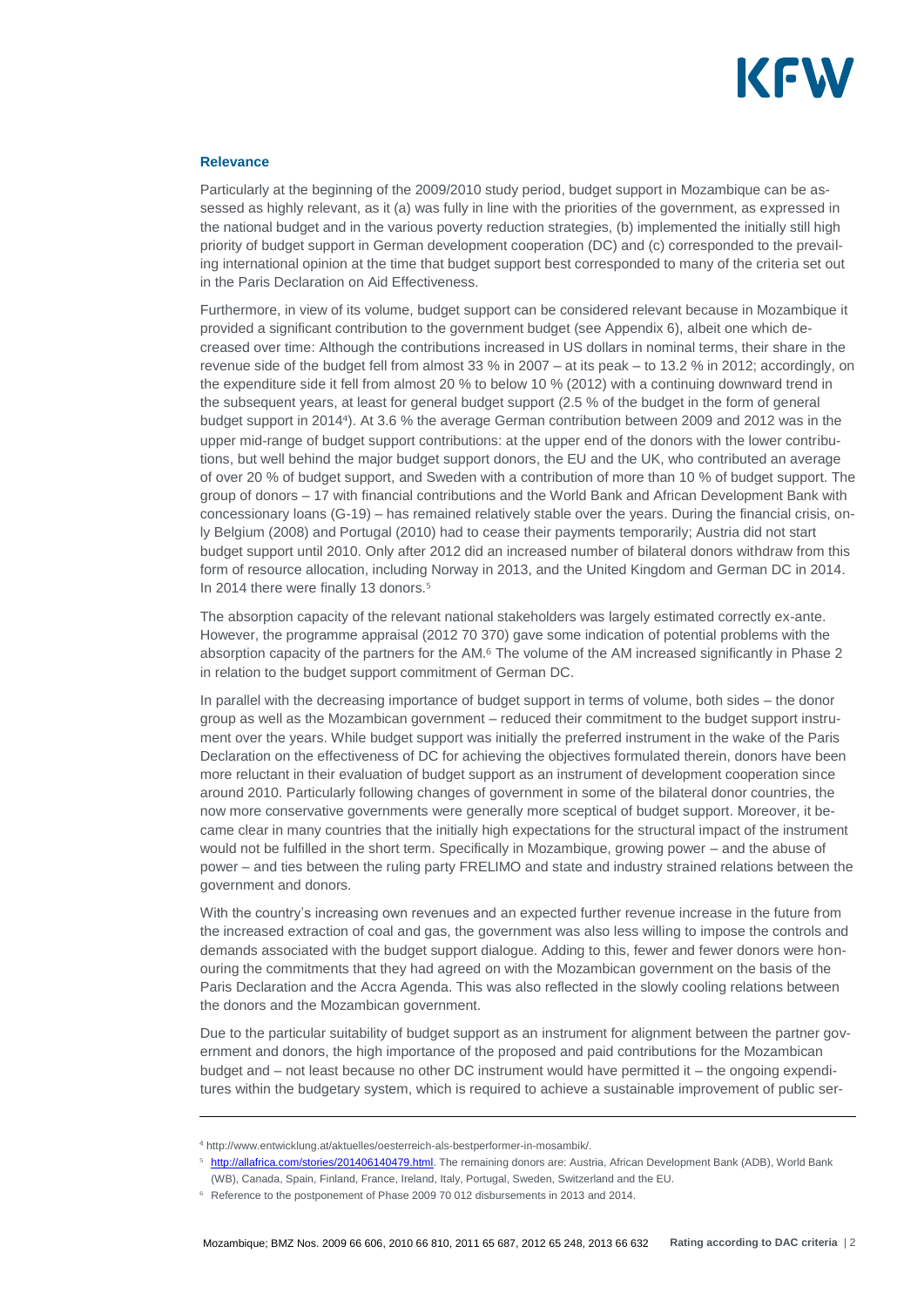

vice provision, the relevance of both phases is assessed as "good" here, despite the decreasing commitment of both parties.

**Relevance rating: 2 (Phases 1 and 2)**

#### **Effectiveness**

The ioint donor evaluation in 2014, in line with the jointly developed methodology for evaluating budget support, assigned the four input elements of budget support, (1) financial contributions, (2) increasing use of government systems, (3) political dialogue and (4) capacity building, to the induced outputs and then assigned these in turn to the effects (see graph):

Graph: Interdependencies and impact of budget support in Mozambique



#### Source: Lawson et al. 2014, p.190

The increases in public investment and the financing of priority sectors were identified by the evaluation as the most significant outputs of budget support in Mozambique. Budget support has allowed public spending in priority sectors to increase considerably while avoiding new borrowing. The main priority sectors were agriculture, health and education. The 2014 evaluation identified that the budget support particularly induced increased expenditure on education and to a lesser extent on the agricultural sector and good governance. No correlation, however, could be proven between budget support and the parallel spending increases for economic and social infrastructure and health: these were rather the result of other external financing.

Mozambique's ability for self-financing has improved dramatically: the country's own revenues increased from 13.4 % to 23.4 % of GDP between 2005 and 2012. This development is overwhelmingly propelled by the development of taxes on income and profits (see Appendix 6). In other words, the tax system has gained substance and developed into a modern state financing instrument. This is all the more remarkable against the background that self-financing as well as the tax ratio in Sub-Saharan Africa are generally significantly lower on average, and were more or less stagnant during the investigation period. Although the increasing own revenues meant that budget support suffered a relative loss of significance for the public budget, this development at the same time revealed that the fears that budget support might lead to a reduction of efforts to increase own revenues were unfounded in the case of Mozambique. In addition to the suppression of own revenues, the 2014 evaluation investigated other potentially negative effects of budget support – such as "Dutch Disease" or inflationary effects – and found none.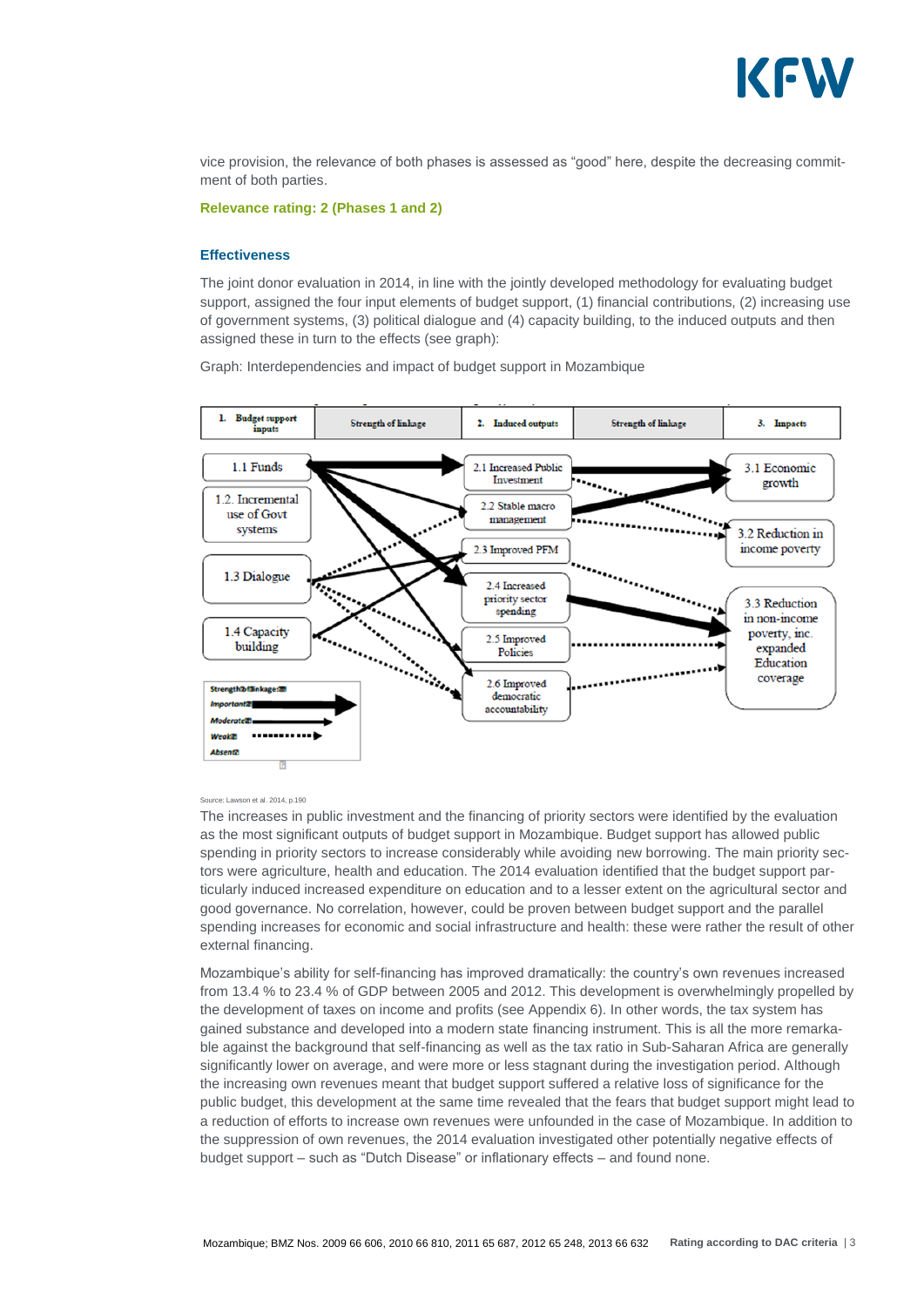

Overall, public financial management has improved in many respects. The PEFA analyses (Public Expenditure and Financial Accountability; analysis of government spending and accounting) between 2006 and 2012 showed improvements in 44 of the 99 indicators and sub-indicators, while 44 remained unchanged and 9 worsened (see Appendix 9). This is an excellent result for the very short period of public finance reforms. These reforms were supported with TC/FC-AM and were subject of the political dialogue. Most of the PAF indicators were accounted for by PFM (Public Financial Management) in annual and average terms (see Appendix 4).

In addition, external financial control developed positively and visibly improved in the three PEFA analyses from 2006, 2008 and 2011. The test standards were improved, as were the test methods; the number of tests was also expanded considerably. New topics have been defined more recently, including appraisals in the area of resource-depleting industries. It was also possible to improve the rate of prosecution for tax evasion and fraud, with the number of cases being brought to court increasing significantly. The regulatory framework for combating corruption has also been improved.

Supported by political dialogue, general budget support, including the AM, furthermore contributed to improving government accountability. The latter requires explanation given that the ratings in many areas of the Worldwide Governance Indicators<sup>7</sup> have clearly deteriorated since 2008 (see Appendix 9): accountability was an important topic of the political dialogue and has received support both from the budget and from the AM. Good progress was apparent in the topic of transparency: the transparency of the budget developed well, with Mozambique's Open Budget Index rating for issues which were classed as "A" (on a scale of A-E) increasing from 28/95 in 2010 to 47/95 in 2012 (ibid.). In 2011, the year in which its large natural gas reserves were discovered, Mozambique received full status as a member of the Extractive Industries Transparency Initiative (EITI) after only 3 years as a candidate country – the average candidacy period across the 22 EITI countries in Sub-Saharan Africa between 2007 and 2012 was 4.3 years.

Other factors have also promoted the achievement of objectives to some extent: tax administration received targeted support from donors in the form of basket funding; the FC-AM was involved in these efforts between 2010 and 2014. However, the improvement of tax administration was also one of the Mozambican government's highest priority objectives, as was the ability to go beyond the incentive and control framework of the budget support dialogue structure. The good development of the education sector has been supported through the well-coordinated deployment of various instruments in the sector, including projects and basket funding, among others.

While the total number of agreed indicators was reduced over the years (see Appendix 4), the number of issues discussed outside of the context of the PAF as "areas of special attention" increased; these issues included the stagnating fight against corruption, concerns about the legal compliance of the 2009 elections and a scandal in 2011 concerning payroll accounting in the health sector. Solutions were always found in dialogue. On average, around 80 % of indicators were fully achieved or significant progress was made<sup>8</sup>. Around 15 % were not achieved and around 5 % could not be measured due to lack of data. The proportion of indicators not achieved has risen steadily since 2009, though there is no discernible trend towards the concentration of the indicators whose targets were not met in specific areas (see Appendix 4). Most recently (in 2013), 72 % of indicators were fully achieved or significant progress was made, and 22 % were not achieved (previously this was 80, or 15 %).

Despite noticeable improvements, particularly in phase 1, the above-mentioned downward trend of various governance indicators, including those measuring corruption, indicates that not all objectives of general budget support have been achieved. A particularly serious indication of the government's steadily diminishing identification with the budget support agreements was evident in 2013, shortly before the 2014 election when the government decided, unbeknownst to the donors $10$ , to provide the state fishing compa-

<sup>&</sup>lt;sup>7</sup> See Worldwide Governance Indicators - Country Data Report for Mozambique, 1996-2014; http://info.worldbank.org/governance/wgi/index.aspx#countryReports

<sup>&</sup>lt;sup>8</sup> Approximately 50 % of the indicators were fully achieved, and a further 30 % were assessed as "not achieved, but significant progress made".

<sup>&</sup>lt;sup>9</sup> KfW Reporting 2014

http://allafrica.com/stories/201406140479.html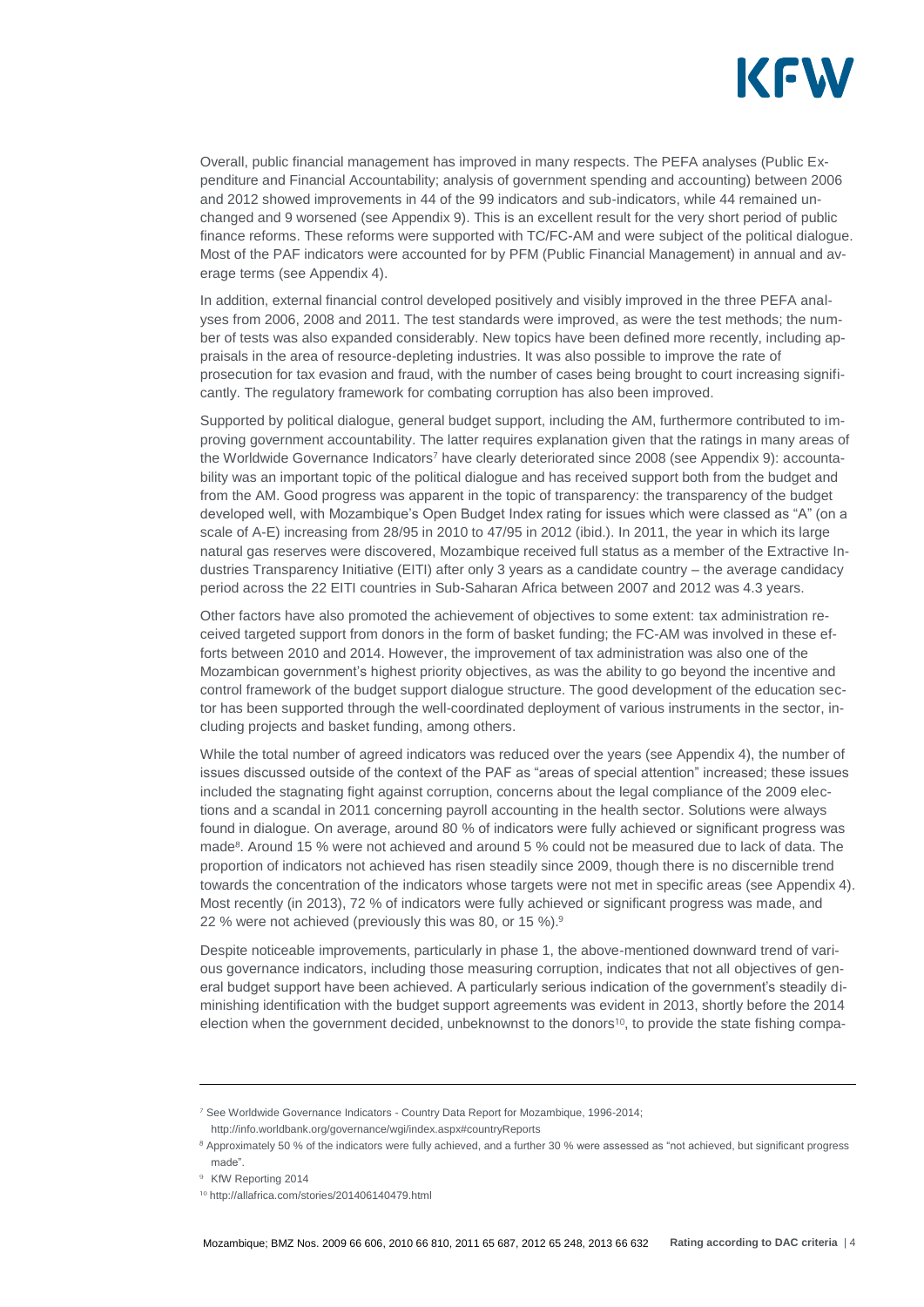

ny EMATUM with USD 850 million in guarantees to back the issue of a bond.<sup>11</sup> This blew the budget for such governmental obligations which had been agreed with the budget support donors and led to considerable discussion as part of the budget support dialogue, to delayed payments and perhaps even to the withdrawal of individual donors from budget support.<sup>12</sup>

The evaluation acknowledges the partly surprisingly good results of the first phase with a rating of "good" and takes into account the deteriorating trend in the second phase with a rating of "satisfactory".

#### **Effectiveness rating: 2 (Phase 1); 3 (Phase 2)**

#### **Efficiency**

Factors which allow for the assessment of the (production) efficiency of budget support mainly relate to: (a) the calculability of budget support payments as reliable and predictable payments help to avoid uncertainties in budget management and policy implementation, and (b) the transaction costs resulting from the need for coordination among donors and from coordination with the partner government. The 2014 joint donor evaluation came to the conclusion that, in these respects, the efficiency of budget support provision was far superior to other modalities, although the transaction costs had a tendency to increase during the investigation period.

a) The calculability of budget support was significantly higher than that of other instruments, whether project/programme approaches or even basket funding. Since 2007, the annual budget support payments have consistently been around 100 % of annual commitments, with delays experienced mostly after 2010. In particular in 2013, some donors – including Germany– postponed their payments until 2014, as a result of the EMATUM case. Delays or postponements within a single year were more common: some bilateral donors delayed their payments in 2009 following "difficult" presidential elections, and others delayed payments in 2011, after becoming aware of irregularities in the tender procedures in the health sector as well as in salary management in the education sector. In some cases, however, delays were also caused by factors on the donor side (see below).

Nevertheless, budget support in all years was significantly more predictable than project and basket funding (see Appendix 7). Budget support payments between 2005 and 2012 were at an average of 116 %, while those for basket funding were at 79 % and those for projects were at 56 %.

b) Measured in terms of individual indicators for assessing progress in "alignment" as per the Paris Declaration, such as the increasing use of programme-based approaches or the decrease in the number of Project Management Units (PMUs), the transaction costs of DC in Mozambique did not decrease between 2006 and 2012, but actually increased. In the case of other indicators, such as the increasing number of joint missions or the increasing use of partner systems for tendering, reporting and verification, although some progress has been seen, the intended targets have not been met.

In the 2014 joint evaluation, the transaction costs per monetary unit spent on budget support were estimated to be significantly lower than for other development cooperation instruments. The transaction costs for comprehensive sectoral programmes – under which different donors finance different individual projects, such as in the health sector for example – were classed as being particularly high, followed by basket funding. In the latter case, transaction costs are reported to have remained unchanged, while the costs of budget support were perceived to be increasing from around 2010 onwards. Although the number of PAF indicators fell, the use of other evaluation criteria increased, as in the "areas for special attention", which introduced additional evaluations outside of the formal framework.

With regard to the allocation efficiency, it should be emphasised that particularly the effects observed in terms of strengthening government structures could not have been achieved by means of other instruments of development cooperation. In addition, the use of financing amounting to USD 450 million per year in project mode would have required approximately 100 additional projects or contributions to basket funding, each in the amount of USD 4-5 million per year. The high transaction costs associated with this

http://www.economist.com/news/middle-east-and-africa/21660729-flagship-investment-mozambique-starting-stink-tuna-scandalstrikes

<sup>12</sup> http://www.open.ac.uk/technology/mozambique/sites/www.open.ac.uk.technology.mozambique/files/files/Mozambique\_262-13June2014\_budget\_support\_falls.pdf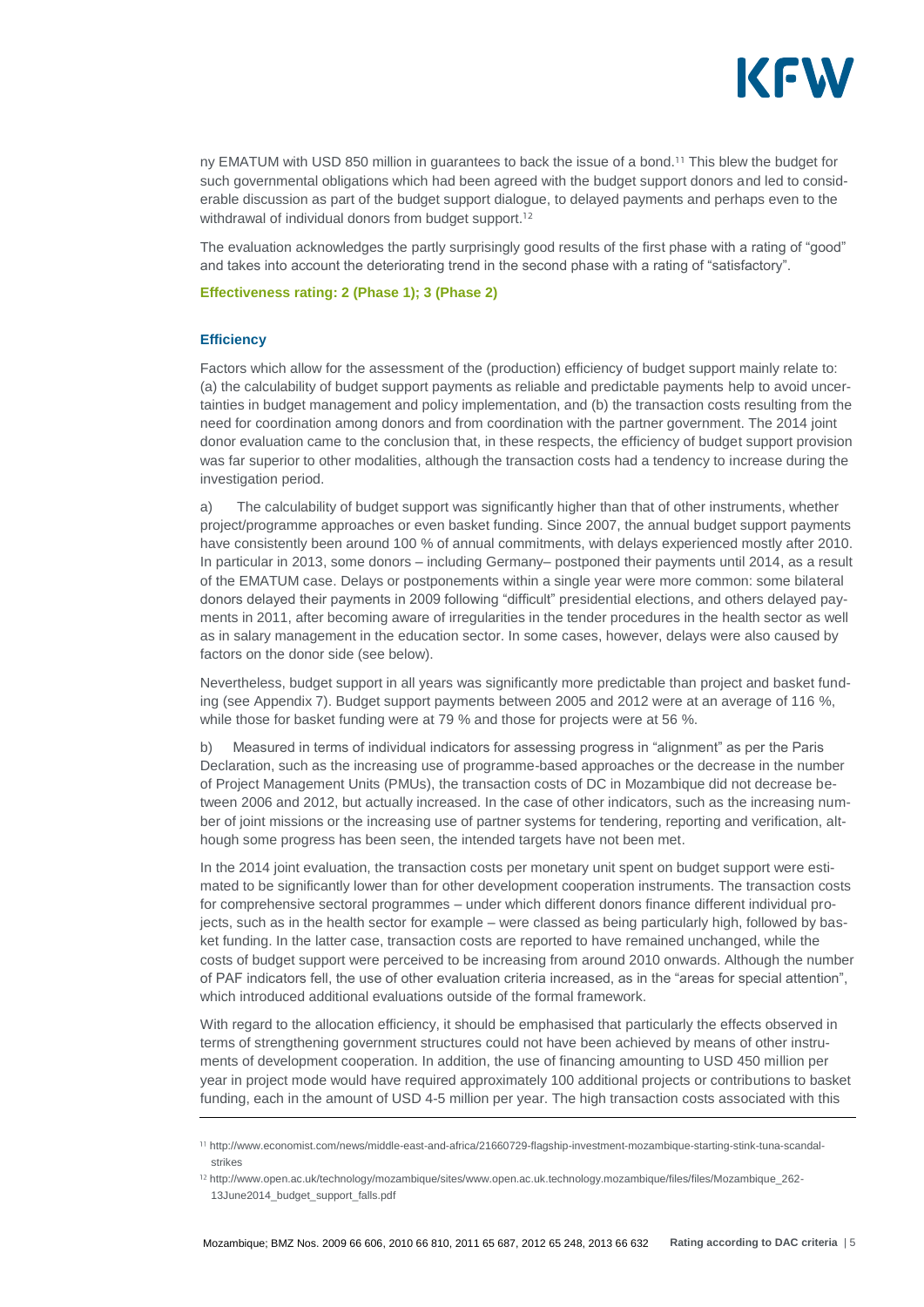

would have placed a severe strain on Mozambique's absorption capacity. In other words, in comparison to alternative DC instruments, budget support in Mozambique displays good efficiency, albeit with a deteriorating trend. Against this background, the development of splitting Germany's commitments between budget support and AM should be assessed rather critically: while the projects 2008 66 606 and 2010 66 810 were still accompanied by AMs of about 20 % of the budget support contribution, the proportion of AMs kept increasing. In phase 2, the proportion of budget support to the volume of the accompanying measure was at a ratio of 2:1. This reflects a kind of "projectisation" of budget support. The AMs have promoted basket funding to support tax administration and the Court of Audit, and have also supported the political monitoring of the budget process since 2012.

In summary, the efficiency is assessed as "good" in the first phase, but "satisfactory" in the second phase. This is due to the efficiency losses caused by the greater weighting of the AMs. This is not to diminish the beneficial effects of basket funding on tax administration, the Court of Audit, media and civil society, all of which were qualified by the joint evaluation as good contributions to the issue of transparency.

#### **Efficiency rating: 2 (Phase 1); 3 (Phase 2)**

#### **Impact**

The overarching objective of FC budget support, which was used to support the Mozambican poverty reduction strategy, was to support the alleviation of income poverty and other forms of poverty, including the reduction of barriers to education for poorer population groups, while maintaining economic growth.

A sustainable impact was observable in relation to the contribution to growth, as it was possible to create and maintain macroeconomic stability, while at the same time generating a significant increase in resource allocation in priority areas for PARPA and PARP implementation. Despite the financial crisis and the rapidly rising prices of food and oil in the years 2007 and 2008, Mozambique was able to maintain stable growth. GDP growth averaged 7.3 % between 2005 and 2012. In the years 2013 and 2014, growth continued at a similar rate. It was thus consistently higher than the average for sub-Saharan Africa and its neighbouring countries (see Appendix 5). During this time, public spending grew from 23.6 % to 32.6 % of GDP (2005-2012) due to increased investment and ongoing expenditure. Owing to the similarly notable increase in own revenues, the country continues to be able to cover current expenditure using its own revenues.

The significant growth successes could not be translated into a reduction in income poverty, however. At the national level, the poor population has benefited to a lesser extent from economic growth than the non-poor population. Thus the proportion of the population living in poverty changed only marginally between 2005 (54.1 %) and 2009 (54.7 %)<sup>13</sup> – although per capita GDP rose sharply (24 % between 2009 and  $2014^{14}$ ).

Mozambique is shaped strongly by agriculture, and the agricultural sector is the most important for reducing income poverty. Although growth was also induced in the agricultural sector, this was not enough to reduce poverty to a significant extent. The Human Development Index (HDI) increased from 0.366 in 2008 to 0.393 in 2013, and, on the basis of development, Mozambique thus rose to 30th place out of the 47 African countries for which data is recorded in this period (see Appendix 5). Mozambique nevertheless remained among the ten poorest countries in Africa in 2013 – even if, at number 10, only by a narrow margin. The 2014 joint evaluation did not make this connection; however, it should be taken into consideration here that the population of Mozambique grew by around 20 % between 2005 and 2012, from 21 to 25 million inhabitants. Mozambique comes in at 12th place (out of 224 countries) in a comparison of total fertility rates (TFR).<sup>15</sup> Taking this enormous population growth into consideration, the progress achieved should be given a greater weighting.

In terms of the non-income related poverty factors there is notable development against the backdrop of rapid population growth: the performance capacity of the education system is showing signs of improvement, with rising levels of school attendance and graduates, fewer students repeating years, smaller clas-

<sup>&</sup>lt;sup>13</sup> National poverty line. More recent data on the development of income poverty is not available.

<sup>14</sup> http://data.worldbank.org/country/mozambique

<sup>&</sup>lt;sup>15</sup> <https://www.cia.gov/library/publications/the-world-factbook/rankorder/2127rank.html#mz>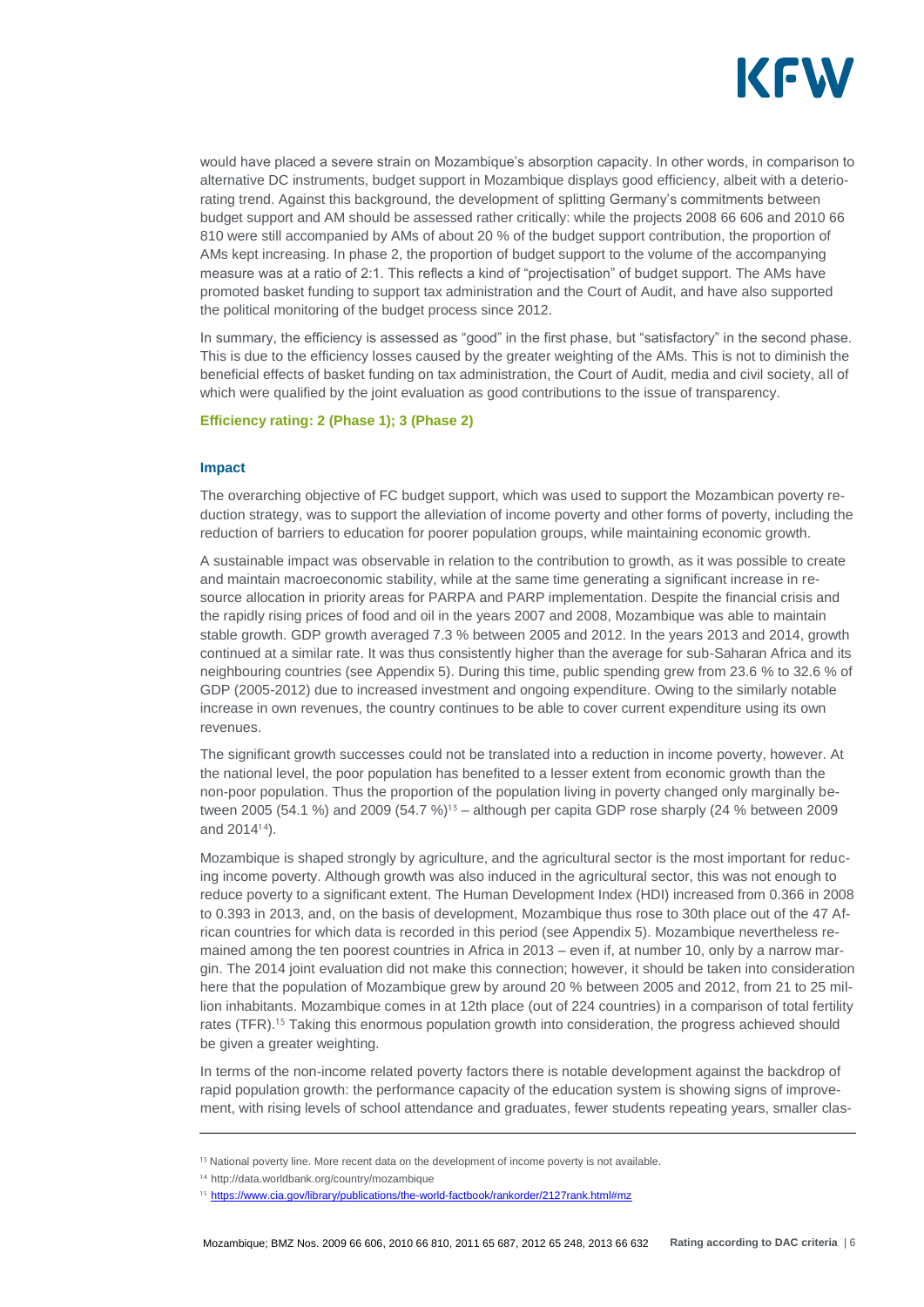

ses in primary schools (though not yet in secondary schools), improved skill levels among teachers, increased availability of books and higher numbers of well-built schools.

Furthermore, the coordination of dialogue structures and of the various support instruments (budget support, basket funding, projects) worked well in the education sector. This was more difficult in the healthcare sector, and was particularly critical in the agricultural sector, where the agreed sector objectives were taken less seriously neither by the donors nor by the beneficiaries, and where the dialogue process was not conducted in a coherent way by the donors.<sup>16</sup>

Fortunately, the indicators for malnutrition also developed positively<sup>17</sup>, and there have been improvements in access to waste water disposal and electricity supply as well as an increase in simple property assets such as bicycles, motorcycles, cars, televisions, freezers, etc. The regional differences, however, are striking here, although individual regions show conflicting developments, too.

It is also positive to note that broad investment in basic social services, and particularly in education, has a long-term positive impact on poverty reduction in that it raises the level of education and thus contributes to improved employment opportunities for the population. Against this backdrop, we assess the impacts of the project in both phases as good.

#### **Impact rating: 2 (Phases 1 and 2)**

#### **Sustainability**

In the short term, it is expected that the impacts observed in the evaluation will be maintained. There is no observable change in political objectives, and the financing in the education sector can also be covered by the current expenditure in the budget. Since the discovery of the country's large natural gas reserves in autumn 2011, the medium-term prospects for self-sustaining economic development have, in principle, been good. The natural gas reserves are comparable with those of Qatar and could make Mozambique the third-largest exporter of natural gas in the world within the next decade. Through its EITI membership, Mozambique has shown its willingness to ensure transparency in the sector. The legal framework for investment in gas production was prepared by the end of 2014. Significant revenue increases from gas production are not to be expected until 2023/24 though.

In this transitional period, maintaining a prudent, stability-oriented fiscal policy and laying the groundwork for the wide, wealth-generating use of the gas resources will be important for the medium-term sustainability of the achieved effects. The results of the 2014 evaluation suggest that the continued budget support by other donors and its dialogue structure, in cooperation with the Policy Support Instrument (PSI) of the International Monetary Fund (IMF), provides or could provide important support for the developmentoriented alignment of commodity sector policy. Of primary importance would be further support for consistent coordination between different policy areas, which currently does not happen to a sufficient extent.

In the long term, the scope for greater poverty reduction depends primarily on the economic outlook; however, the internal and external conditions are currently becoming more and more difficult. In 2015, Mozambique was able to maintain economic growth at a level of 6-7 %. The inflation rate has risen significantly since mid-2015 and was around 11-12 % p.a. at the beginning of 2016; in less than a year, the Mozambican currency, the metical, has depreciated by 40 % against the US dollar and by 35 % against the euro. The low commodity prices and lower inflows of foreign currency are putting pressure on the balance of payments and on the budget. Assistance via budget support was further diminished by the departure of key donors such as Norway and the United Kingdom.

The greatest risk to the sustainability of the effects achieved through general budget support lies in the government's spending behaviour: in expectation of future revenues, public investment and the country's willingness to take on new debt increased significantly in 2013 and 2014. Although national income also reached a record level of 27.3 % of GDP in 2014, including tax revenue of 23.4 % of GDP, this fell again to 25.2 % (tax: 21.5 %) in 2015 due to the difficult situation on the commodity markets. The government stopped expenditure growth in 2015, but the debt level should continue to be monitored. The level of cur-

<sup>&</sup>lt;sup>16</sup> "...essentially driven by donors on an ad hoc basis ...", Lawson et al. 2014, p.72

http://www.fantaproject.org/sites/default/files/resources/Mozambique-Surveillance-System-Jun2014.pdf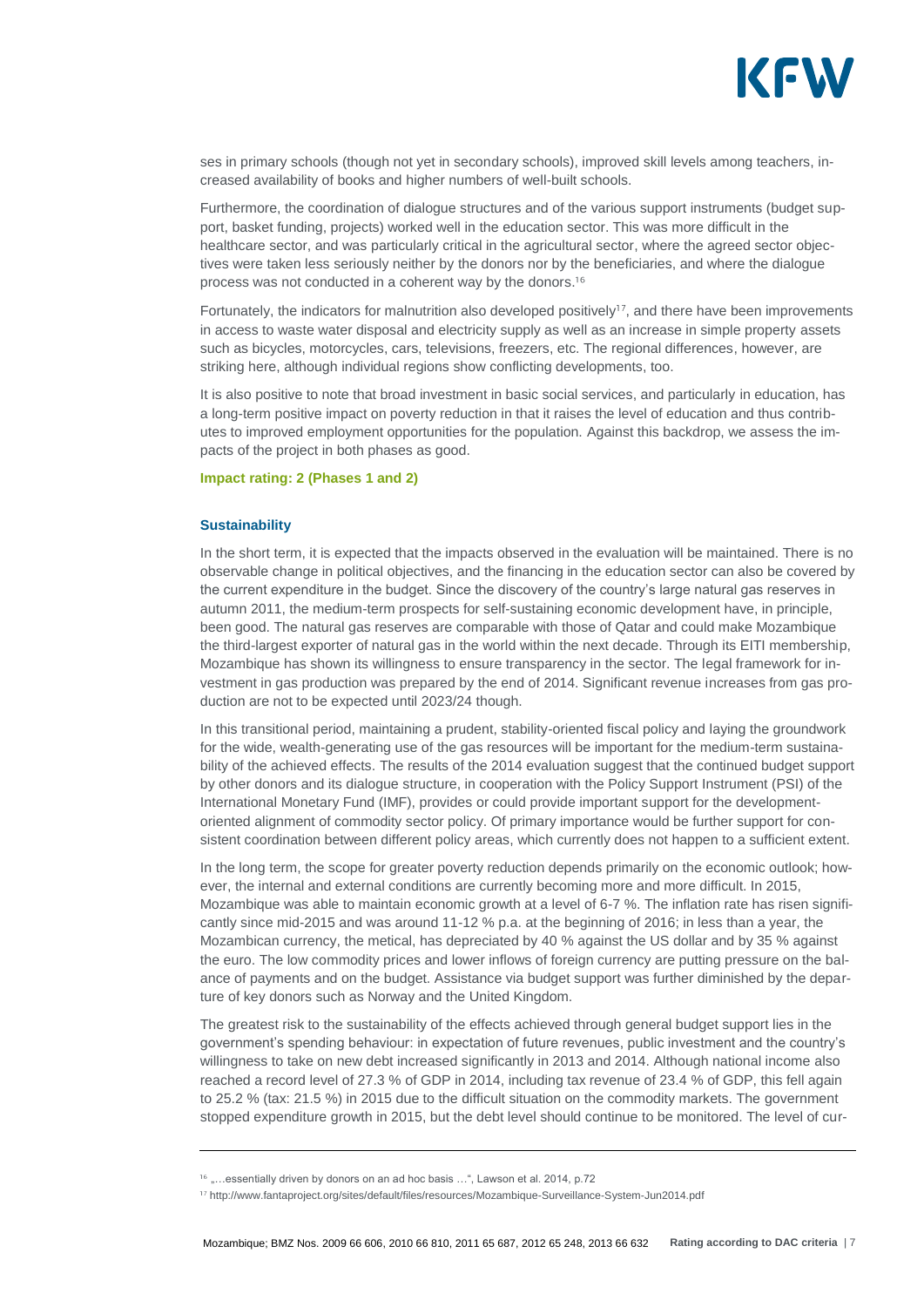

rent expenditure – for poverty-relevant social services in particular – is sustainable given the progress made in terms of revenue. Expenditure should, however, be increased in view of the continued high level of population growth in order to sustainably secure what has been achieved and to reduce poverty further. In addition, further risks are looming as indicated by the recurrence of armed conflict between the ruling party FRELIMO and RENAMO.

In light of the above-mentioned risks and the declining willingness of donors to participate in general budget support, the sustainability of both phases is rated as "satisfactory".

**Sustainability rating: 3 (Phases 1 and 2)**